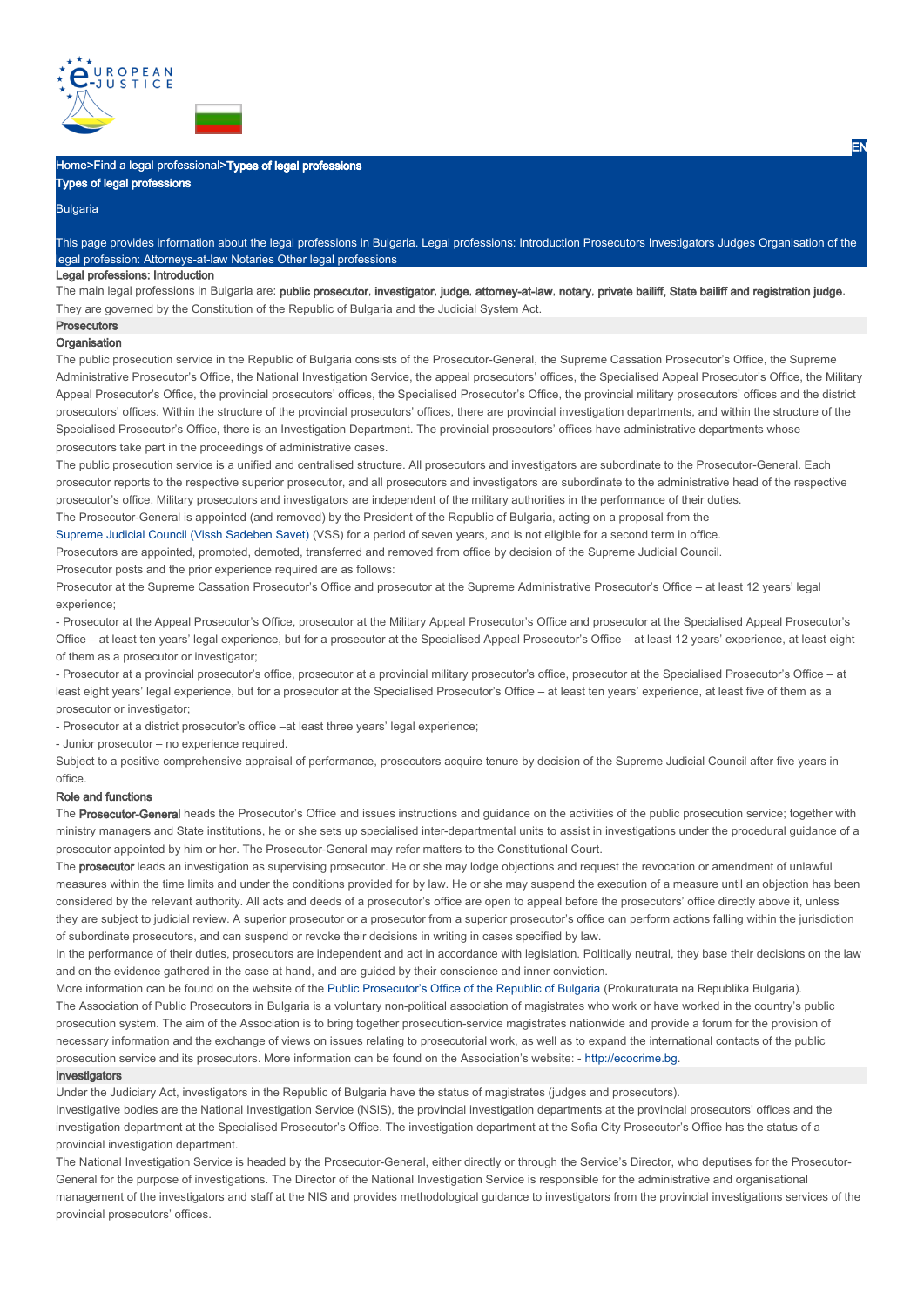The provincial investigation departments at the provincial prosecutors' offices and the investigation department at the Specialised Prosecutor's Office are made up of investigators.

The investigators at the provincial investigation departments of the provincial prosecutors' offices and at the investigation department of the Specialised Prosecutor's Office undertake investigations into cases assigned to them by the administrative head of the respective prosecutor's office. When carrying out their tasks in connection with criminal proceedings, the investigating authorities act under the direction and supervision of a public prosecutor.

Orders issued by investigators in the course of an investigation are binding on all State bodies, legal entities and citizens.

#### **Judges**

Judges in Bulgaria are appointed, promoted and demoted, transferred and removed from office by decision of the Supreme Judicial Council. **Organisation** 

The following positions exist for judges who possess the requisite experience:

Judge at the Supreme Court of Cassation and judge at the Supreme Administrative Court – at least 12 years' legal experience;

Judge at a court of appeal, judge at a military court of appeal, judge at the Specialised Criminal Court of Appeal – at least ten years' legal experience, but for a judge at the Specialised Criminal Court of Appeal – at least 12 years' experience, at least eight of them as a judge in criminal cases;

Judge at a provincial court, judge at an administrative court, judge at a military court, judge at the Specialised Criminal Court – at least eight years'

experience, but for a judge at the Specialised Criminal Court – at least ten years' experience, at least five of them as a judge in criminal cases;

Judge at a district court – at least three years' experience;

Junior judge – no previous experience required.

Subject to a positive comprehensive appraisal of their performance, judges acquire tenure by decision of the Supreme Judicial Council after five years in office.

The Union of Judges in Bulgaria (SSB) was established in Sofia on 28 March 1997 by 30 founding members, including judges from the Supreme Court of Cassation and provincial and district courts across the country.

The Union of Judges in Bulgaria succeeded the Union of Bulgarian Judges, founded in 1919 and active until 1945, as an informal professional organisation bringing together the community of judges and aiming to protect its professional interests as well as to discuss and find solutions to its problems. More information can be found on the website of the Union of Judges in Bulgaria (Sayuzat na Sadiite v Bulgaria).

The Bulgarian Judges Association was created to guarantee the public fairness, transparency and access to justice.

Within the framework of the judicial system, the Association strives to work in compliance with the Constitution and statutory provisions, while at the same time following the rules of professional ethics. More information can be found on the website of the Bulgarian Judges Association - https://judgesbg.org.

# Role and functions

The Union of Judges in Bulgaria compiles dossiers, including on disciplinary proceedings against judges, mediates in disputes between judges and other civil servants, provides assistance to the legislature during the legislative process, keeps records and issues its own journal.

# Judicial assistants and prosecutorial assistants

Judicial assistants are employed at the provincial and administrative courts, the courts of appeal, the Supreme Court of Cassation and the Supreme Administrative Court.

Prosecutorial assistants work at the provincial and appellate prosecutor's offices, the Supreme Cassation Prosecutor's Office and the Supreme Administrative Prosecutor's Office.

Persons who meet the requirements laid down for the position of judge, prosecutor or investigator and have passed a competitive examination for judicial officers are appointed as judicial assistants or prosecutorial assistants.

Judicial assistants are appointed by the administrative head of the relevant court. Prosecutorial assistants are appointed by the Prosecutor-General or the administrative head of the relevant prosecutor's office.

# Organisation of the legal profession: Attorneys-at-law

# Attorneys-at-law

In Bulgaria, attorney-at-law is a profession laid down in the Constitution. Only persons who have taken an appropriate oath and are entered in the register of a bar association may be attorneys-at-law. Each judicial district of a provincial court has a bar association. These are subordinate to the Supreme Bar Council, whose seat is in Sofia. The status, rights and obligations of attorneys-at-law are governed by the Bulgarian Bar Act.

The Supreme Bar Council is a legal entity comprising representatives of the bar associations, the representation ratio being one delegate per 40 attorneys-atlaw.

The Supreme Bar Council convenes and organises meetings of the General Assembly of Bulgarian Attorneys-at-Law, executes its decisions and prepares and submits reports to the General Assembly, determines the initial and annual contributions of attorneys-at-law to its budget, issues ordinances in line with the Bar Act, rules on appeals against unlawful decisions of general assemblies of bar associations and against the legality of election of bar councils, rules on appeals and protests against decisions of bar councils on the admission to traineeships of attorneys-at-law and against refusals to register attorneys-atlaw, ensures and endorses expenditure in relation to the operation of the Supreme Control Board and the Supreme Disciplinary Tribunal.

The Supreme Bar Council keeps a register of attorneys-at-law, one of junior attorneys-at-law and of law firms, and one of foreign attorneys-at-law who have the right to appear as defence counsels before Bulgarian courts.

#### Legal database

More information can be found on the website of the Supreme Bar Council (Visshiyat Advokatski Savet).

# Notaries

**Organisation** 

A notary is a person appointed by the State to perform the notarial activities provided for by law. In the performance of his or her functions, a notary is independent and must comply solely with the law. The Minister for Justice oversees the activities of all notaries as regards compliance with the law and the statute of the Chamber of Notaries.

The status, rights and obligations of notaries are governed by the Bulgarian Notaries and Notarial Activities Act.

#### Role and functions

The Chamber of Notaries (Notarialnata Kamara) is an organisation of notaries in the Republic of Bulgaria founded under the Notaries and Notarial Activities Act. All notaries are members, as of right, of the Chamber of Notaries, which has legal personality and is based in Sofia.

The governing bodies of the Chamber of Notaries are the General Assembly, the Council of Notaries, the Supervisory Board and the Disciplinary Committee. The Chamber of Notaries is represented by the President of the Council of Notaries.